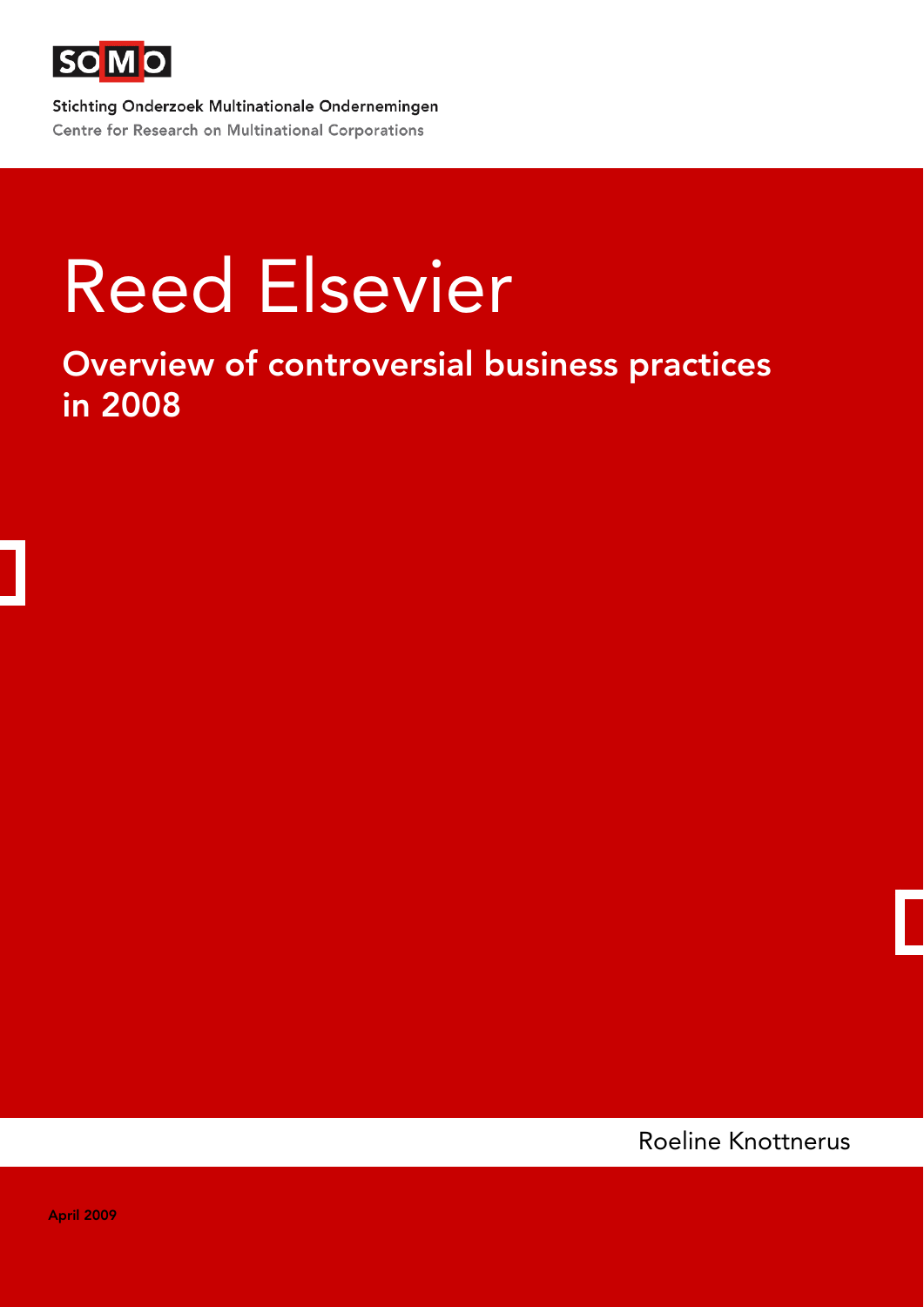# **Reed Elsevier**

**Overview of controversial business practices in 2008** 

### **Roeline Knottnerus**

**Amsterdam, April 2009**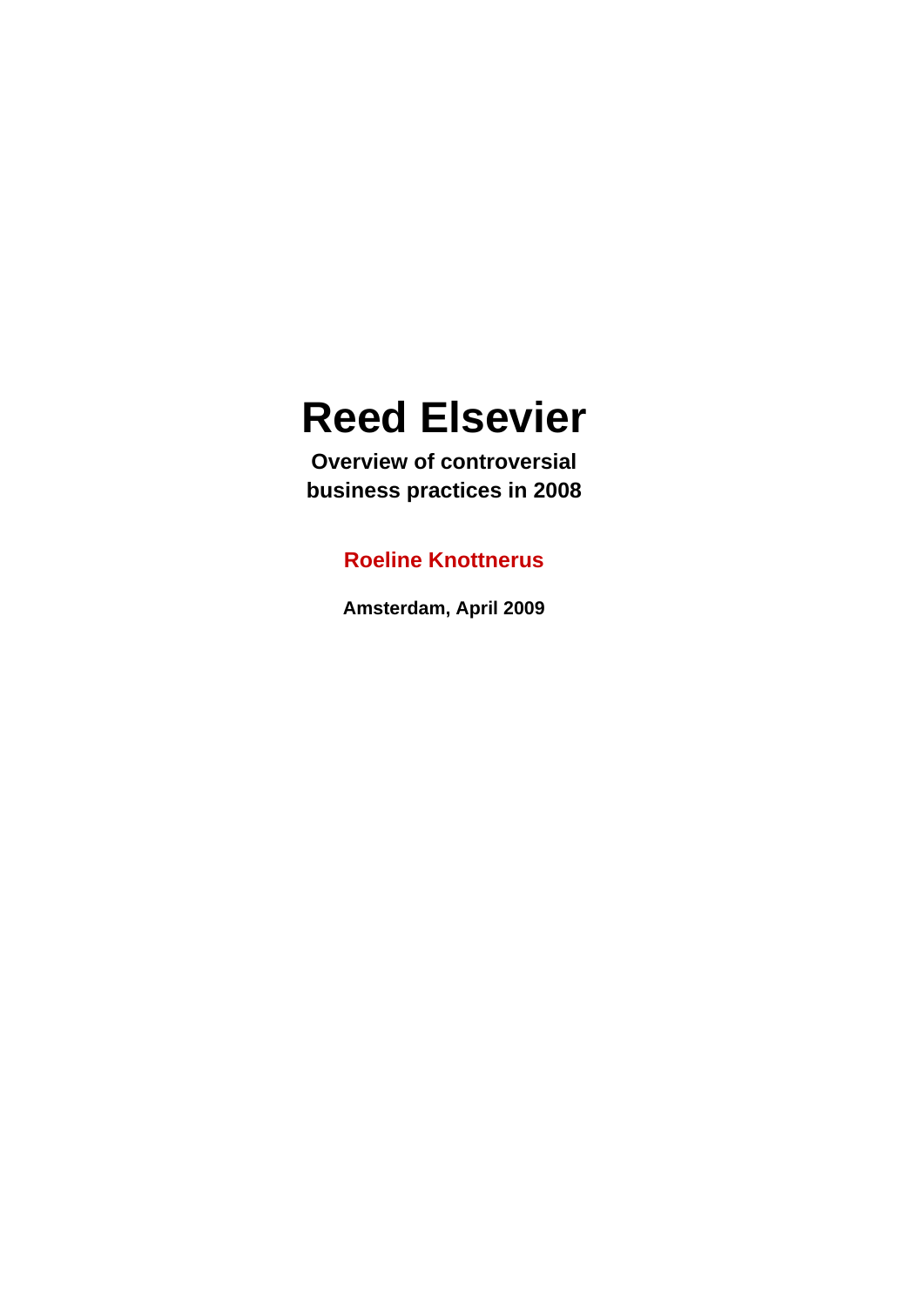

# **Colophon**

#### **Reed Elsevier**

**Overview of controversial business practices in 2008**  April 2009

**By:** Roeline Knottnerus **Cover Design:** Annelies Vlasblom

#### **Funding**

This publication is made possible with co-funding from the Vereniging van Beleggers voor Duurzame Ontwikkeling (VBDO)

#### **Published by**



Stichting Onderzoek Multinationale Ondernemingen Centre for Research on Multinational Corporations

Sarphatistraat 30 1018 GL Amsterdam The Netherlands Phone: + 31 (20) 6391291 E-mail: info@somo.nl Website: [www.somo.nl](http://www.somo.nl/)

This document is licensed under the Creative Commons Attribution-NonCommercial-NoDerivateWorks 2.5 License.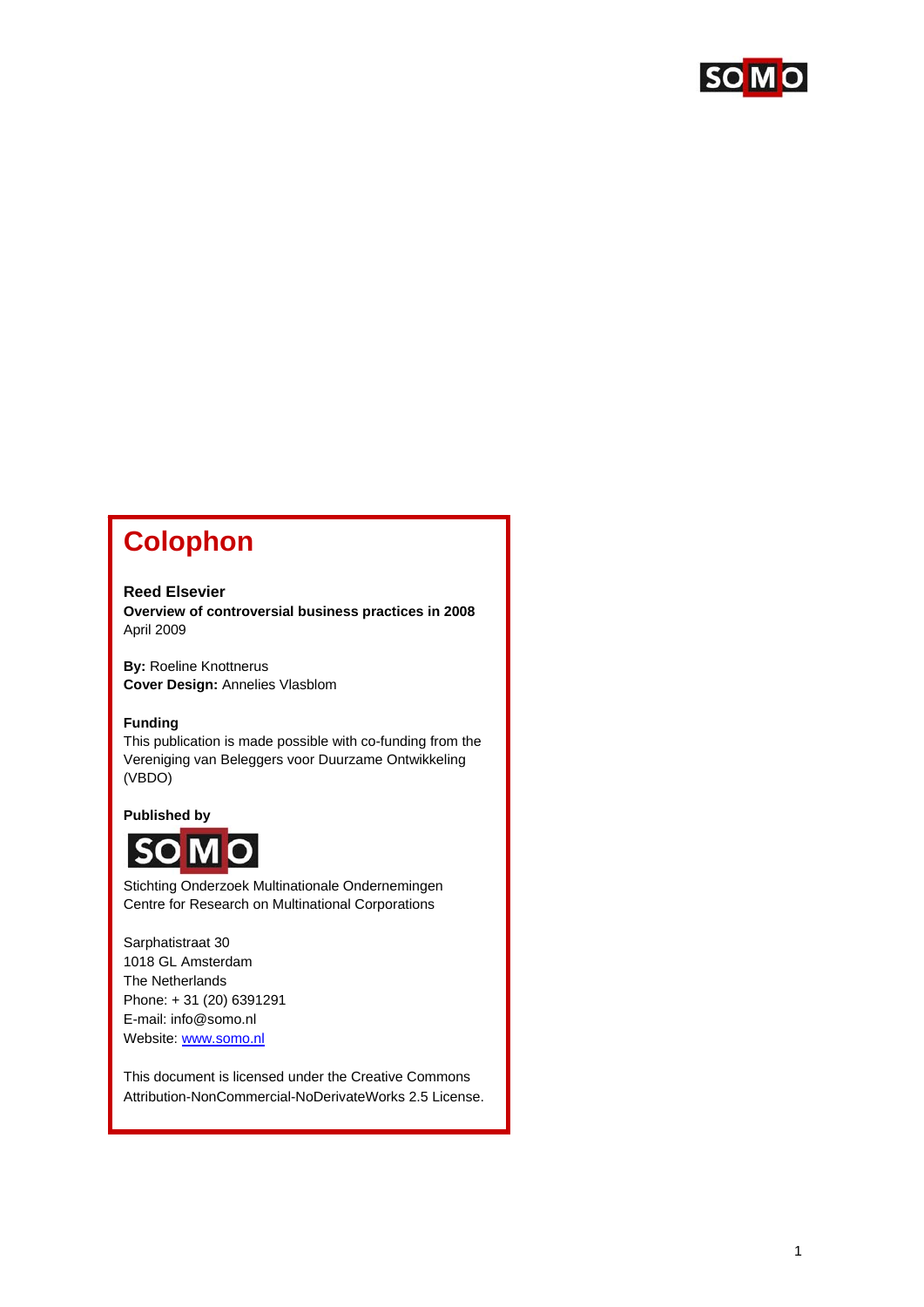# **Introduction**

This company report has been prepared by SOMO (Centre for Research on Multinational Corporations). It provides an overview of business practices that could be regarded as unsustainable or irresponsible which occurred (or might have been addressed) in 2008.

The overview below describes only controversial practices and not the positive achievements of a company in the same year. Information on positive achievements can usually be found in a company's annual and/or sustainability report and on the company's website. The purpose of this report is to provide additional information to shareholders and other stakeholders of a company on controversies that might or might not be detected and reported by the company itself.

This report does not contain an analysis of a company's corporate responsibility policies, operational aspects of corporate responsibility management, implementation systems, reporting and transparency, or total performance on any issue. For some controversies, it is indicated which standards or policies may have been violated and a brief analysis is presented. Apart from this, the report is mainly descriptive.

The range of sustainability and corporate responsibility issues eligible for inclusion in this overview is relatively broad and mainly based on the OECD Guidelines for Multinational Enterprises. These Guidelines are used as a general frame of reference in addition to the company-specific standards.

Sources of information are mentioned in footnotes throughout the report. The main sources were obtained through SOMO's global network of civil society organisations, including reports, other documents, and unpublished information. Media and company information databases and information available via the Internet are used as secondary sources where necessary. Reed Elsevier has been informed about the research project in advance and was given two weeks to review the report and provide corrections of any factual errors in the draft version.

The overview of controversial practices in this report is not intended to be exhaustive. Instead, it focuses on a limited number of issues and cases that might merit further attention or reflection. Where information about the latest developments, either positive or negative, was unavailable, it is possible that situations described in the overview have recently changed. Taking into account these limitations, SOMO believes that the report can be used for improvement and for a more informed assessment of a company's corporate responsibility performance.

For more information, please contact SOMO: SOMO (Centre for Research on Multinational Corporations) Sarphatistraat 30 1018 GL Amsterdam The Netherlands

Tel. +31 (0)20 6391291 Fax +31 (0)20 6391391 e-mail: info@somo.nl website: [www.somo.nl](http://www.somo.nl/)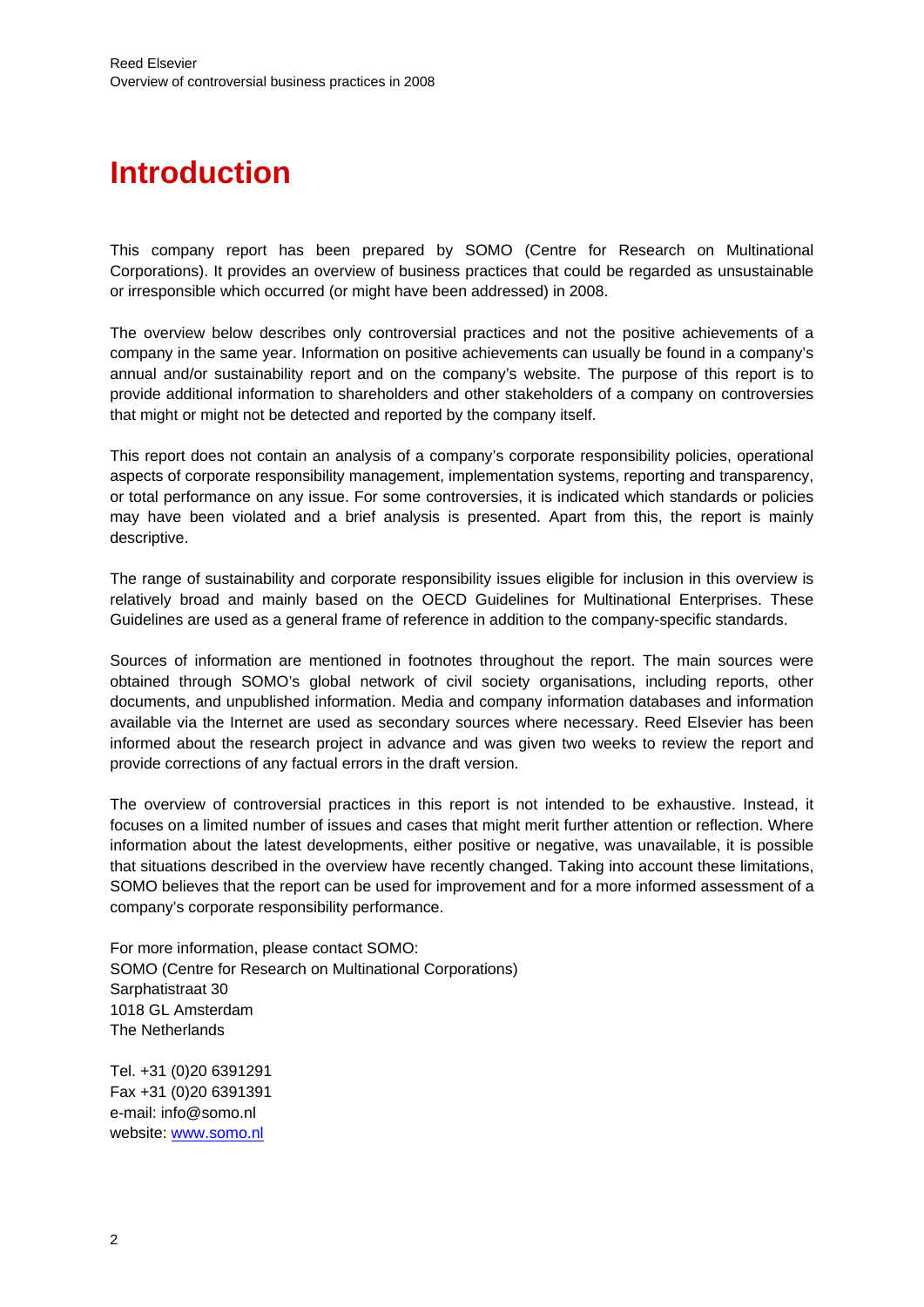

# **Reed Elsevier: Moving from print to online services**

Reed Elsevier is one of the world's leading publisher and information provider. In July 2008, Publishers Weekly listed Reed Elsevier as 2007's fourth largest publisher by sales.<sup>[1](#page-4-0)</sup>

The company's principal operations are in North America and Europe, where it serves the science, medical, legal, risk information and analytics and business sectors. Based in over 200 locations worldwide, the group employs over 35,000 people.

Reed Elsevier is currently engaged in "implementing an important reshaping of the business, with the strategic goal of moving more assets away from slower growth, more cyclical advertising/print based sectors, and more towards faster growth, less cyclical online based sectors." $2$ 

<span id="page-4-0"></span><sup>&</sup>lt;sup>1</sup> 'Publishing's Top Guns' in: Publishers Weekly, 14 July 2008. [<http://www.publishersweekly.com/article/CA6577730.html](http://www.publishersweekly.com/article/CA6577730.html)>

<span id="page-4-1"></span>Accessed: 22 March 2009.<br><sup>2</sup> Reed Elsevier – Group Strategy. <<u>http://www.reed-elsevier.com/INVESTORCENTRE/STRATEGY/Pages/Home.aspx</u>>. Accessed: 23 March 2009.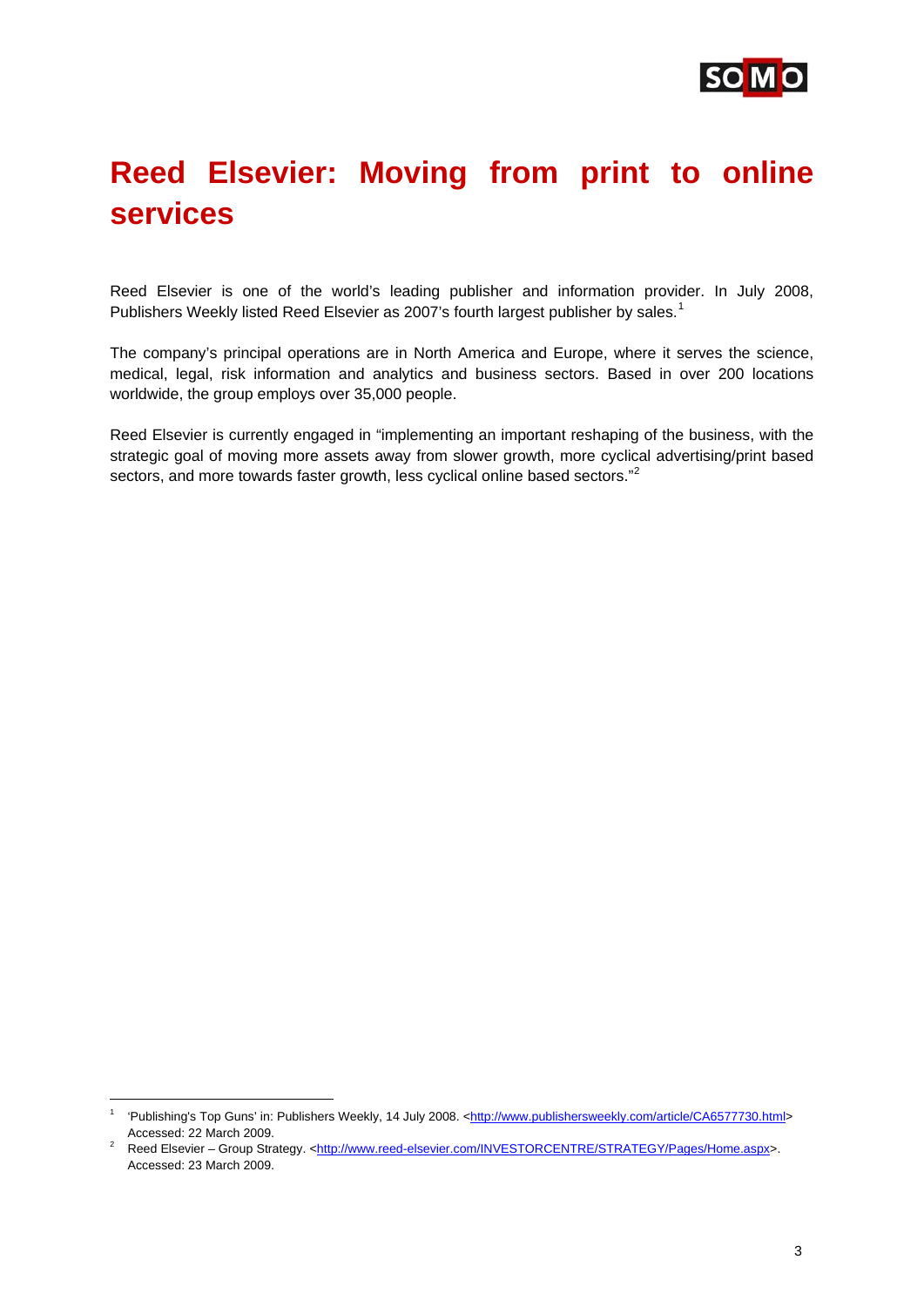# **Divestments and acquisitions**

In January 2008, the company concluded the sale of its Harcourt Education division. It also completed its divestment of the Latin American branch of LexisNexis.

In February 2008, Reed Elsevier announced the planned divestment of Reed Business Information (RBI), which, in the absence of suitable buyers due to the present global economic downturn, was withdrawn towards the end of 2008. $^3$  $^3$  A merger with the online risk analytics business ChoicePoint Inc. was completed in the second half of the year.

<span id="page-5-0"></span><sup>3</sup> 'Reed Elsevier announces termination of discussions to sell Reed Business Information', Reed Elsevier press release, 10 December 2008. [<http://www.reed](http://www.reed-elsevier.com/mediacentre/pressreleases/2008/Pages/ReedElsevierannouncesterminationofdiscussionstosellReedBusinessInformation.aspx)[elsevier.com/mediacentre/pressreleases/2008/Pages/ReedElsevierannouncesterminationofdiscussionstosellReedBusinessIn](http://www.reed-elsevier.com/mediacentre/pressreleases/2008/Pages/ReedElsevierannouncesterminationofdiscussionstosellReedBusinessInformation.aspx) [formation.aspx>](http://www.reed-elsevier.com/mediacentre/pressreleases/2008/Pages/ReedElsevierannouncesterminationofdiscussionstosellReedBusinessInformation.aspx). Accessed: 23 March 2009.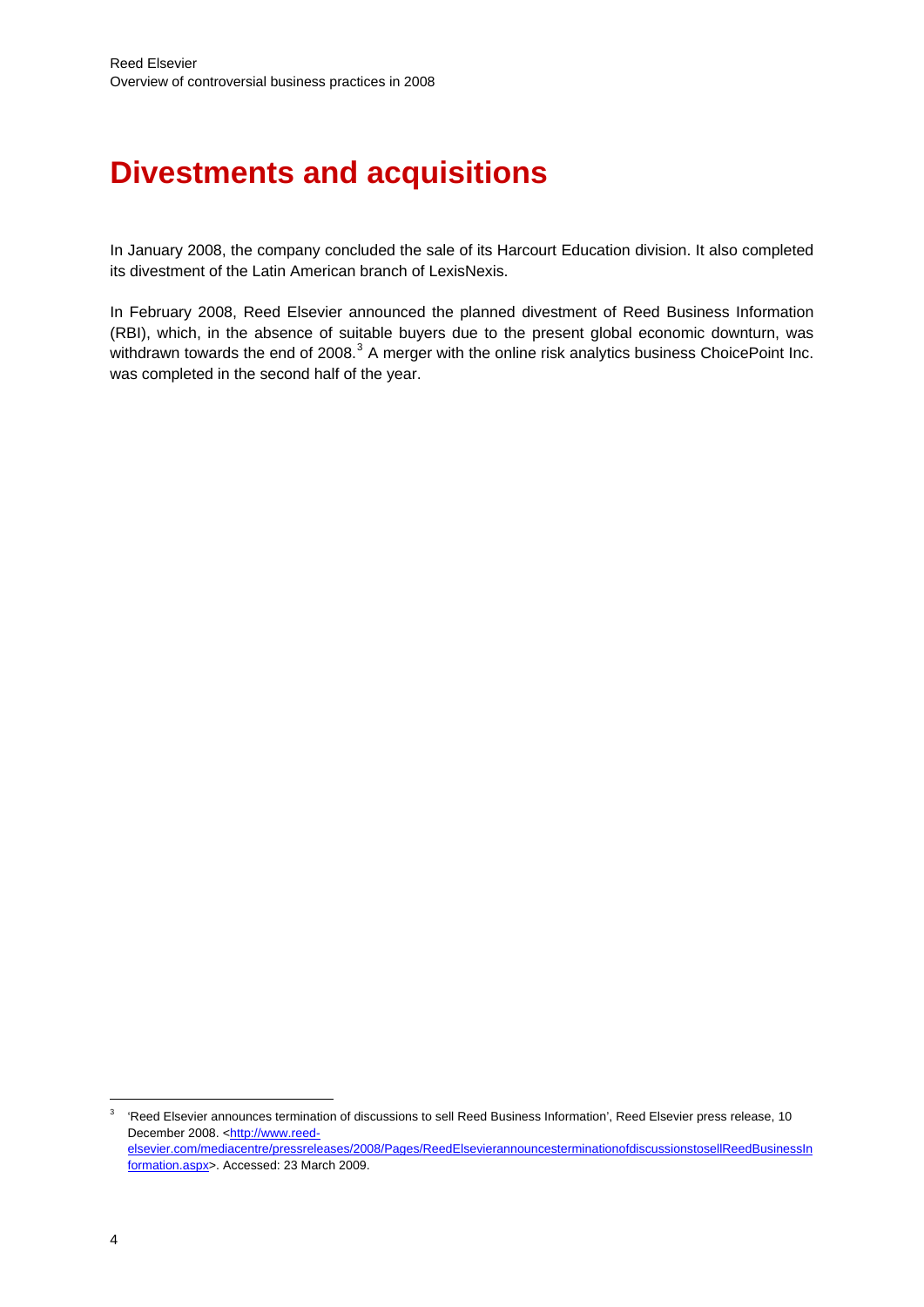

## **Issues**

1

#### **Restructuring**

In 2008, Reed Elsevier announced a major restructuring programme to deliver £245m of cost savings over the next four years, which is to capitalise on the reshaping of the company's portfolio and earlier cost initiatives and includes further outsourcing and offshoring of production.<sup>[4](#page-6-0)</sup>

On its website, Reed Elsevier indicates that in relation to the reshaping of its business, improving cost efficiency is fundamental for the company, with substantial cost savings having been made over the last five years, and further opportunities across the supply chain and in technology and infrastructure to continue this progress identified. $5$ 

Reed Elsevier had planned to use the proceeds from its divestment of Reed Business Information (RBI) to pay for its acquisition of ChoicePoint. However, the failed auction of RBI forced the company to secure bank credits to the value of \$2 billion, triggering the announcement of additional restructuring efforts to the amount of \$220 million, \$1[6](#page-6-2)0 million of which is to be contributed by RBI.<sup>6</sup>

Reed Elsevier's initial cost-cutting programme was already expected to cost over 1,000 jobs.<sup>[7](#page-6-3)</sup> The expansion of the company's restructuring plans may significantly add to that number. RBI has already announced a hiring and salary freeze for 2009, as well as a reduction of its workforce by 7 percent.<sup>[8](#page-6-4)</sup> As part of its cost-cutting drive, Reed Elsevier has reportedly been outsourcing jobs to India.

The Dutch union of journalists NVJ has criticised Reed Elsevier's restructuring plans as unsound.<sup>[10](#page-6-6)</sup>

Meanwhile, Reed Elsevier's CEO Crispin Davis takes third place on a list compiled by *De Volkskrant*, a leading Dutch newspaper, on the remuneration of board members of AEX-listed companies. *De Volkskrant* notes an annual income for Mr Davis of €8.3 million.<sup>[11](#page-6-7)</sup>

<span id="page-6-0"></span><sup>4</sup> Reed Elsevier 2008 Interim Results - 31 July 2008 - <http://www.reedelsevier.com/mediacentre/pressreleases/Documents/2008/Reed%20Elsevier%20Interim%20Announcement%20FINAL%203  $1$ july $08.pdf$ 

<span id="page-6-1"></span>Reed Elsevier - Group Strategy. [<http://www.reed-elsevier.com/INVESTORCENTRE/STRATEGY/Pages/Home.aspx](http://www.reed-elsevier.com/INVESTORCENTRE/STRATEGY/Pages/Home.aspx)>. Accessed: 23 March 2009.

<span id="page-6-2"></span> <sup>&#</sup>x27;Earnings: Reed Elsevier Sharpens The Axe; \$220 Million Extra Annuals Savings Targeted', paidcontent.org, 19 February 2009. [<http://www.paidcontent.org/entry/419-earnings-reed-elsevier-sharpens-the-axe-220-million-extra-annuals-savin/>](http://www.paidcontent.org/entry/419-earnings-reed-elsevier-sharpens-the-axe-220-million-extra-annuals-savin/). Accessed: 22 March 2009. Preliminary Results 2008 – Press Release 19 Feb 2009 -

<span id="page-6-3"></span><sup>&</sup>lt;[http://www.reed-elsevier.com/mediacentre/pressreleases/2009/Pages/ReedElsevier2008PreliminaryResults.aspx>](http://www.reed-elsevier.com/mediacentre/pressreleases/2009/Pages/ReedElsevier2008PreliminaryResults.aspx) 7 <sup>7</sup> 'Reed Elsevier cost cuts to claim 1,000 jobs', The Telegraph, 20 February 2008. <<http://www.telegraph.co.uk/finance/markets/2784538/Reed-Elsevier-cost-cuts-to-claim-1,000-jobs.html>>. Accessed: 22

<span id="page-6-4"></span>March 2009.<br><sup>8</sup> 'RBI Freezes Salaries, Cuts 7 Percent of Workforce', Folio Magazine, 26 January 2009. <<http://www.foliomag.com/2009/rbi-freezes-salaries-reduces-workforce-7-percent-0>>. Accessed: 22 March 2009.

<span id="page-6-5"></span><sup>&</sup>lt;sup>9</sup> 'Reed Elsevier cutting jobs, shifting work to India', Dayton Business Journal, 28 May 2008.

<sup>&</sup>lt;<http://www.bizjournals.com/dayton/stories/2008/05/26/daily13.html?surround=lfn>>. Accessed: 22 March 2009. 10 'Onzorgvuldig bezuinigingsplan Reed', press release Nederlandse Vereniging van Journalisten, 10 February 2009.

<span id="page-6-7"></span><span id="page-6-6"></span><sup>&</sup>lt;<http://www.nvj.nl/nieuws/bericht/onzorgvuldig-bezuinigingsplan-reed/>>. Accessed: 22 March 2009. 11 'Topbestuurders verdienen weer meer', ANP via Nu.nl, 4 January 2008. <[http://www.fiscalistenonline.nl/?q=node/3461>](http://www.fiscalistenonline.nl/?q=node/3461). Accessed: 22 March 2009.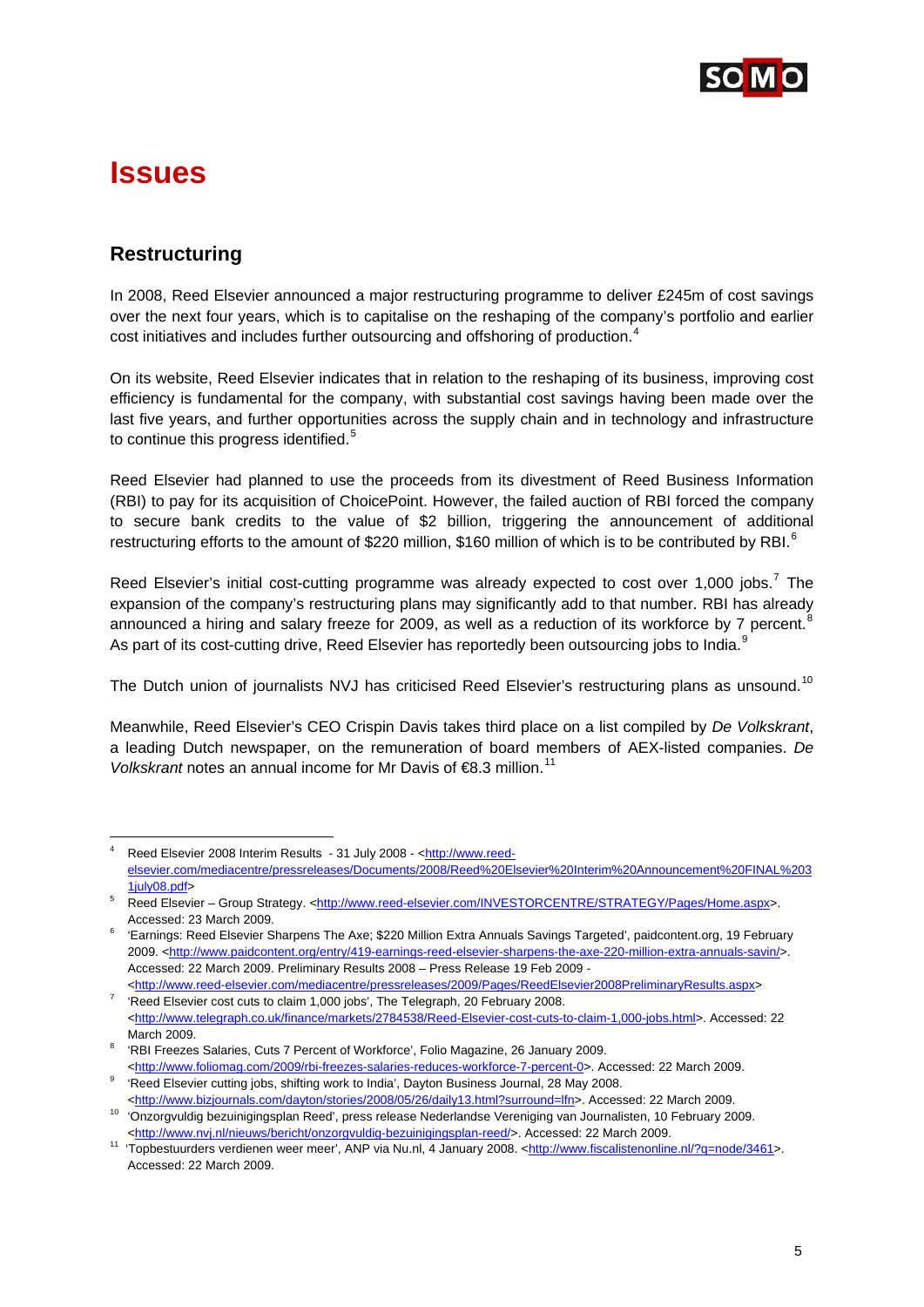#### **Market dominance**

In 2008, Reed Elsevier completed the €2.7bn acquisition of ChoicePoint. On its website, Reed Elsevier writes: "Combination of ChoicePoint and very successful LexisNexis Risk Information and Analytics Group ('RIAG') creates for Reed Elsevier a position as a world leading provider of risk information and analytics by adding a major presence in the insurance segment and complementary products and new capabilities in the screening, authentication and public records areas."<sup>[12](#page-7-0)</sup>

However, the Federal Trade Commission (FTC) – the US watchdog for consumer protection and prevention of anti-competitive business practices – initially blocked the merger because of its potential anticompetitive effects: the two companies together would control over 80 percent of the market for public records search services sold to law enforcement customers. The FTC made the merger plans conditional on the divestment of two of ChoicePoint's public records services: AutoTrackXP and CLEAR.<sup>[13](#page-7-1)</sup>

The FTC did not comment on the merger's effect on the market for the collecting, selling and analysing of personal consumer information.

### **Pricing strategies and access to information**

Over the years, Reed Elsevier has come under repeated criticism for abuse of market power and blocking access to (scientific) information through inhibitive pricing.

A report published in April 2006 and compiled by economists from Toulouse University and the Free University of Brussels for the European Commission, showed that in the 20 years to 1995 the price of scientific journals rose 300% more than the rate of inflation over the period. The researchers further noted that in the 10 years since then, price increases slowed but still significantly outpaced inflation.<sup>[14](#page-7-2)</sup> The Library Journal's Periodicals Price Survey 2008 says that prices of subscription-based journals increased nine to ten percent in 2008.<sup>[15](#page-7-3)</sup>

The link <http://en.wikipedia.org/wiki/Elsevier#Criticism>provides a list of editorial boards of leading scientific journals that have resigned over the years out of dissatisfaction with Reed Elsevier's exorbitant subscription prices.

The aforementioned report recommended that scientific research funded by the European taxpayer should be freely available to everyone over the internet.

<span id="page-7-0"></span><sup>12</sup> Reed Elsevier 2008 Interim Results - 31 July 2008 - <http://www.reedelsevier.com/mediacentre/pressreleases/Documents/2008/Reed%20Elsevier%20Interim%20Announcement%20FINAL%203

<span id="page-7-1"></span><sup>1</sup>july08.pdf> 13 'FTC Challenges Proposed Merger Between Public Records Publishers', Squire Sanders, 22 October 2008. <<http://www.mondaq.com/article.asp?articleid=68344>>. Accessed: 22 March 2009. 14 'Brussels delivers blow to Reed Elsevier', The Guardian, 19 April 2006.

<span id="page-7-2"></span>

<span id="page-7-3"></span><sup>&</sup>lt;<http://www.guardian.co.uk/technology/2006/apr/19/news.science>>. Accessed: 22 March 2009. 15 'Periodicals Price Survey 2008: Embracing Openness', Library Journal, 15 April 2008. http://www.libraryjournal.com/article/CA6547086.html . Accessed: 23 March 2009.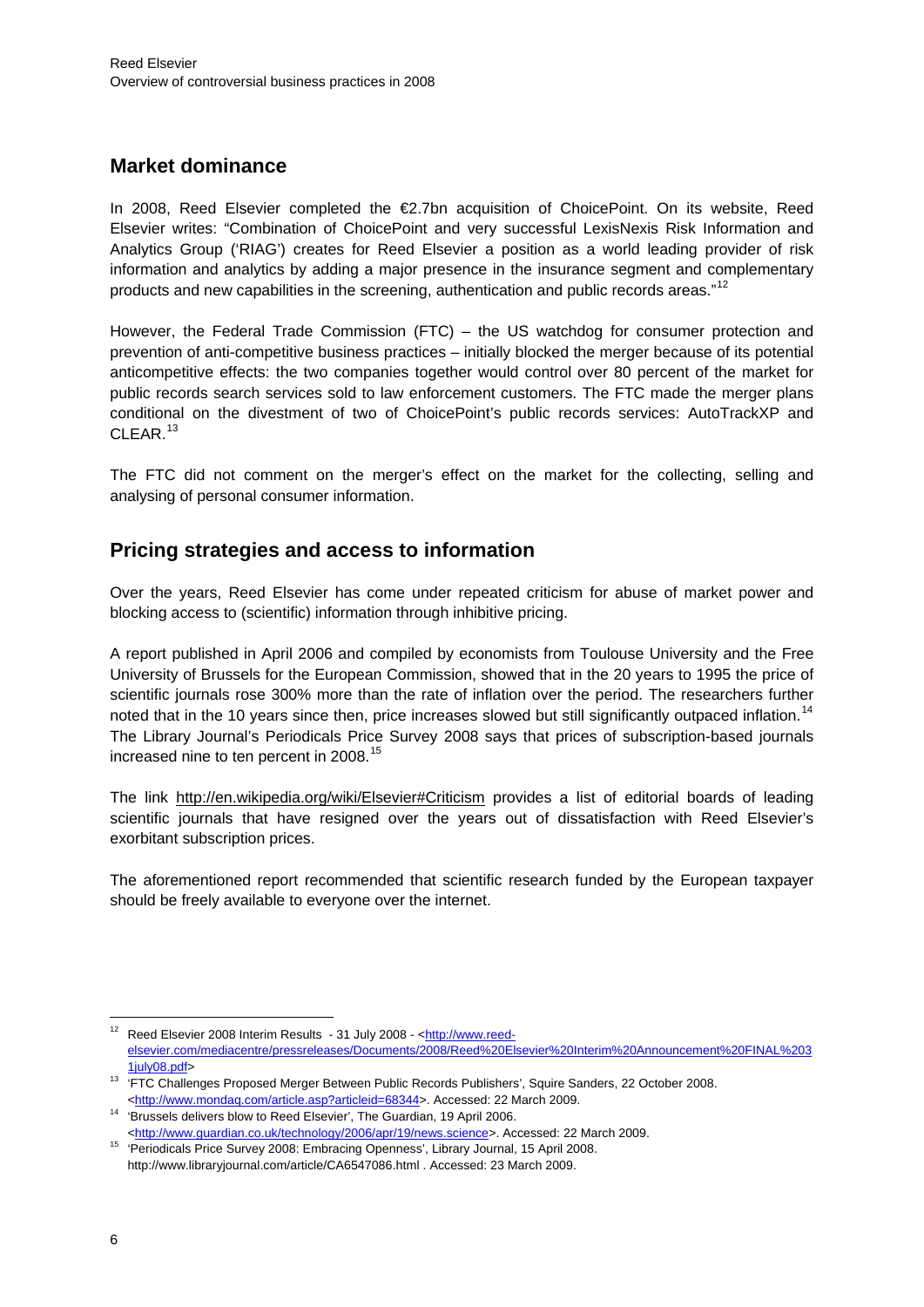

It has been suggested that the growing support for open source policies in the EU and US political arenas is a big motivating factor in Reed Elsevier's cost-cutting and proposed divestment of Reed Business Information.[16](#page-8-0)

#### **US lobby against open source**

In the US, Reed Elsevier has been engaged in extensive lobbying against "open source" policies.

In December 2007, President George W. Bush signed a bill that included a provision for the National Institutes of Health (NIH) to provide the public with open online access to its funded research no later than 12 months after publication.

The American Association of Publishers – of which Reed Elsevier business operations Elsevier Science Inc. and Reed Reference Publishing are members – immediately announced it would continue its lobby against implementation of this bill.<sup>[17](#page-8-1)</sup>

In the first quarter of 2008, the US unit of Reed Elsevier reportedly spent \$790,000, not only on public access/NIH, but also on issues including patent reform legislation, Internet crime and spyware issues, identity authentication, and various homeland security matters.<sup>[18](#page-8-2)</sup> Reed Elsevier also lobbied on issues related to its acquisition of ChoicePoint Inc., which collects and sells access to and analyzes the personal information of consumers.

The website [www.opensecrets.org](http://www.opensecrets.org/) reports a total US lobbying budget for Reed Elsevier of \$3,070,000 in 2008, plus lobbying expenses amounting to  $$36,000$  for its subsidiary Lexis-Nexis.<sup>[19](#page-8-3)</sup>

In March 2008, Reed Elsevier reached a settlement with the Federal Trade Commission (FTC) on charges that its data broker business Lexis-Nexis had failed to provide reasonable and appropriate security for sensitive consumer information, leading to identity theft.<sup>[20](#page-8-4)</sup>

### **Lobbying in Europe through the EPC**

In Europe, Reed Elsevier has been lobbying through the European Publishers Council, which in 1999 opposed legislation at the European level to regulate media concentration and pluralism, and in 2007 applauded an EC Working Paper on Media Pluralism, for stating that the EU has no legal competence to intervene in that area.<sup>[21](#page-8-5)</sup> The EPC also rallied against the proposed introduction of an eco-label for

1

<<http://publishers.org/main/PressCenter/Archicves/NIHMandatoryPolicy.htm>>. Accessed: 23 March 2009. 18 'Reed Elsevier 1Q lobbying reached \$790,000'. Source: AP (4 June 2008) via International Business Times.

<span id="page-8-0"></span> $16$  Ibid.

<span id="page-8-1"></span><sup>&</sup>lt;sup>17</sup> Publishers Say Enactment of NIH Mandate on Journal Articles Undermines Intellectual Property Rights Essential to Science Publishing, AAP press release, 3 January 2008.

<span id="page-8-3"></span><span id="page-8-2"></span><sup>&</sup>lt;<http://www.ibtimes.com/articles/20080604/reed-elsevier-1q-lobbying-reached-790-000.htm>>. Accessed: 23 March 2009.<br>
<sup>19</sup> <[http://www.opensecrets.org/lobby/clientsum.php?lname=Reed+Elsevier+Inc&year=2008>](http://www.opensecrets.org/lobby/clientsum.php?lname=Reed+Elsevier+Inc&year=2008). Accessed: 23 Marc

<span id="page-8-4"></span><sup>&</sup>lt;<http://www.scmagazineus.com/FTC-settles-breach-case-with-Reed-Elsevier-and-Seisint/article/108400/>>. Accessed: 23

<span id="page-8-5"></span>March 2009.<br><sup>21</sup> 'Europe's publishers welcome Commission working paper on media pluralism', European Publishers Council news release, 16 January 2007.

<sup>&</sup>lt;[http://www.epceurope.org/presscentre/archive/Europes\\_publishers\\_welcome\\_Commission\\_media\\_pluralism\\_paper.shtml](http://www.epceurope.org/presscentre/archive/Europes_publishers_welcome_Commission_media_pluralism_paper.shtml)>. Accessed: 22 March 2009.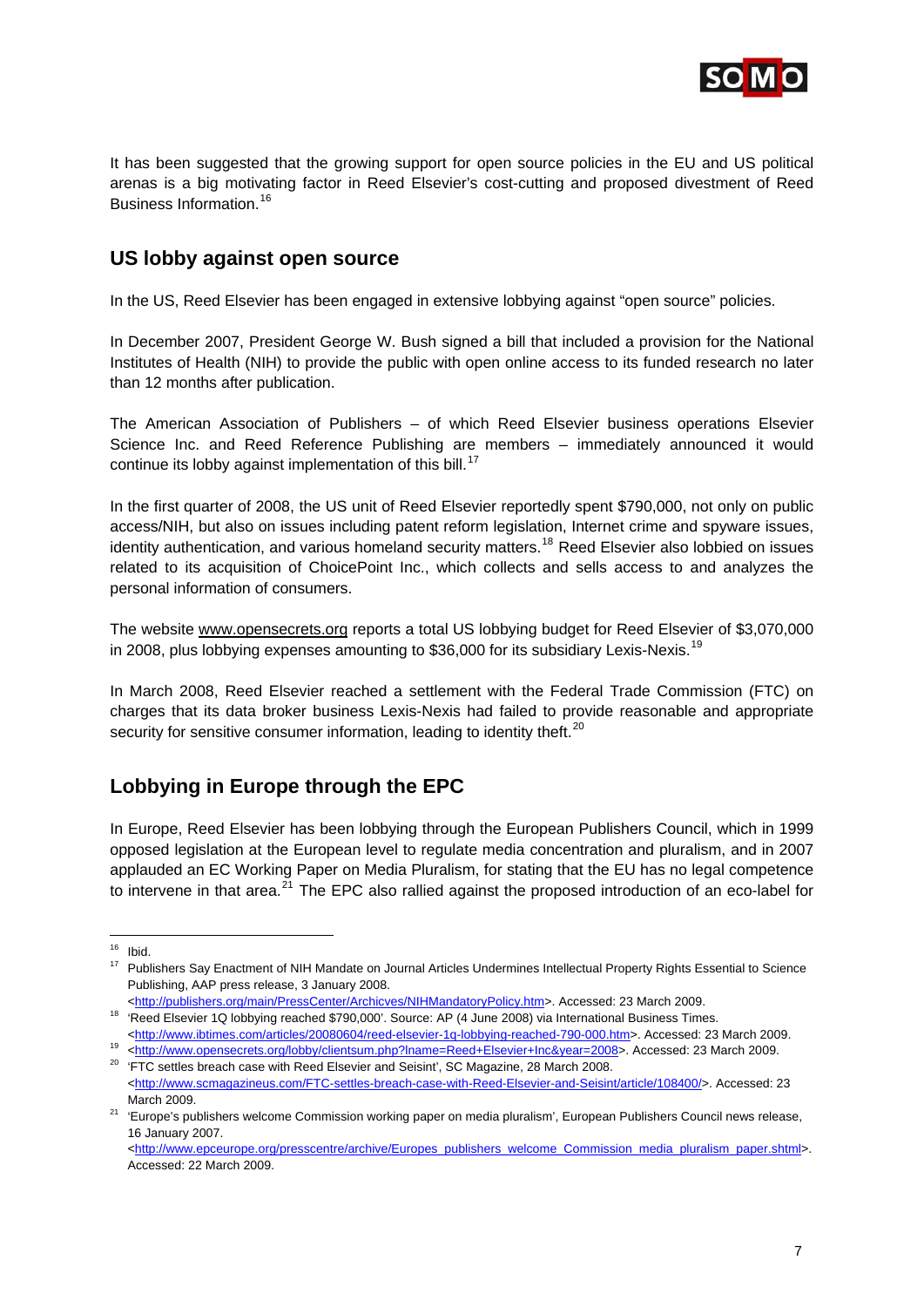editorial products, such as magazines and newspapers. $^{22}$  $^{22}$  $^{22}$  The EPC is currently resisting advertising restrictions as an impingement on the freedom of the press.<sup>[23](#page-9-1)</sup> The European Parliament has been considering proposals to regulate car advertisements in relation to CO² emissions and climate change.

The EPC prides itself in having contributed to legislative developments "by recognizing that advertising performs an essential role in providing consumers with information about goods and services and so guarantees competition in a free market economy' and 'by securing the freedom of commercial communication so that advertising income, crucial to media businesses, is not jeopardized by intrusive legislation".<sup>[24](#page-9-2)</sup>

#### **Issue solved in 2008 – Reed Elsevier's involvement in the organisation of arms exhibitions**

Between 2005 and 2007, Reed Elsevier was the target of a public campaign protesting the company's involvement in the organisation of arms exhibitions.<sup>[25](#page-9-3)</sup> The campaign was initiated by medical journal The Lancet, which deemed an involvement of its parent company in the arms trade to be in direct conflict with the Hippocratic Oath governing the medical profession. Through its subsidiary, Reed Exhibitions, Reed Elsevier ran arms fairs in Great Britain, the United States, the Middle East, Brazil, Germany and Taiwan.[26](#page-9-4) In response to public pressure, Reed Elsevier announced in 2007 its intention to divest itself of its arms exhibitions. Reed Elsevier's interim results for 2008 show that the sale of the defence sector was completed in May 2008.<sup>[27](#page-9-5)</sup>

<span id="page-9-0"></span><sup>&</sup>lt;sup>22</sup> European Publishers Council, Joint letter to Commissioner Dimas: Ecolabel for Printed Paper Products (EU Commission's impact assessment), 15 March 2007.

<span id="page-9-1"></span><sup>&</sup>lt;[http://www.epceurope.org/issues/Ecolabel\\_Commissioner\\_Dimas\\_final\\_15.03.2007.pdf](http://www.epceurope.org/issues/Ecolabel_Commissioner_Dimas_final_15.03.2007.pdf)>. Accessed: 22 March 2009.<br>
"Publishers pledge to fight on against advertising restrictions - EP votes today on emissions', European Publish news release, 25 September 2008. <[http://www.epceurope.org/presscentre/archive/Publishers\\_pledge\\_to\\_fight\\_on\\_against\\_advertising\\_restrictions.shtml](http://www.epceurope.org/presscentre/archive/Publishers_pledge_to_fight_on_against_advertising_restrictions.shtml)>,

accessed on 22 March 2009.<br><sup>24</sup> 'A message from EPC Chairman Francisco Balsemão' at <[http://www.epceurope.org/index.shtml>](http://www.epceurope.org/index.shtml), accessed on 22 March

<span id="page-9-2"></span><sup>2009. 25</sup> Richard Norton-Taylor, Lancet calls for publisher to cut ties with international arms trade,

<span id="page-9-3"></span>

<span id="page-9-4"></span><sup>&</sup>lt;<http://www.guardian.co.uk/media/2005/sep/09/pressandpublishing.arms>>, accessed: 26 march 2009.<br><sup>26</sup> Richard Smith, 'Reed Elsevier's hypocrisy in selling arms and health', in the Journal of the Royal Society of Medicine, **<sup>&</sup>lt;**http://jrsm.rsmjournals.com/cgi/content/full/100/3/114**>,** accessed on 26 March 2009. 27 Ibid.

<span id="page-9-5"></span>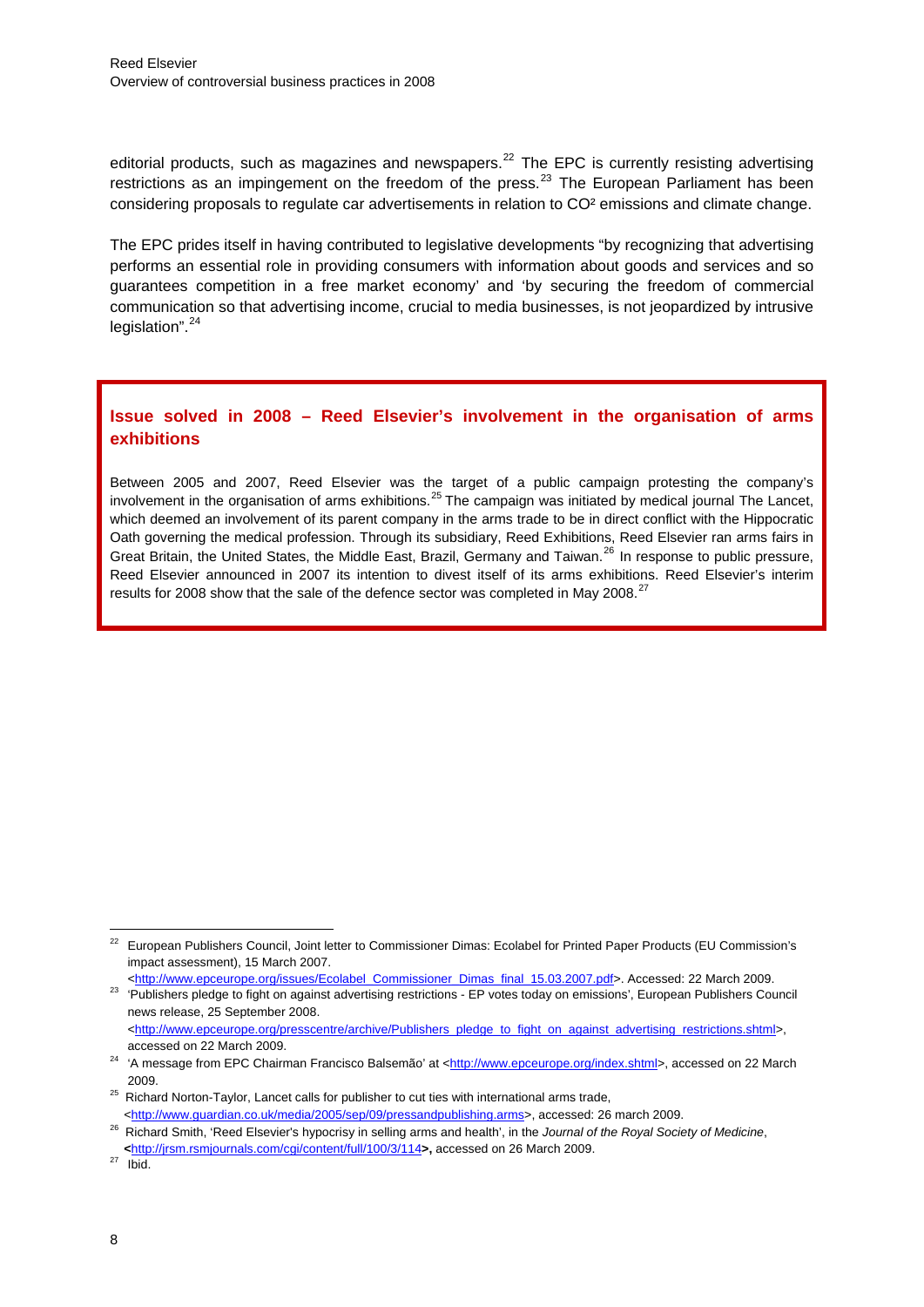

## **Response from Reed Elsevier**

Reed Elsevier responded to the issues of pricing, access and market power as raised in this report by stating that the company "supports all innovations that can extend access in a cost-effective manner while sustaining today's extremely high standards of quality control, preservation and researcher efficiency". Reed Elsevier notes that annual usage of its ScienceDirect database has grown from around 40 million downloads in 2001 to almost 500 million in 2008, with usage still growing by well over 20% annually. According to Reed Elsevier, the effective price paid per Elsevier article downloaded on average globally (total articles downloaded divided by total subscription revenues) has fallen by over 60% from 2001 to 2007, from around \$7 to about \$2.50 (an average annual drop of 15%). The company also notes that these figures include all customer types, including corporate and government institutions, and goes on to say that on average, the effective price paid per full text article downloaded by academic institutions globally is lower, and is closer to \$2 per article downloaded. This is, says Reed Elsevier, because effective price paid differs from list price due to volume discounts. According to the company, the average effective price paid per journal accessed across all publishers has also continued to fall as publishers have moderated annual price increases and have provided more volume discount license options. A spokesperson for the company quoted a 2006 UK study, which was said to show that that the effective average price paid per journal accessed fell by 24% from 1999 to 2005, from £105.26 to £80.09 (an average annual drop of 4%). For the US figures, the company referred to data from the Association of Research Libraries, according to which the effective average price paid per journal accessed in 2006 (\$244) was in fact lower than in 1997 (\$249). Overall, Reed Elsevier quotes an average list price for 2009 of \$1841, and an average list price per article (2007) of \$11.14, while stating that the effective price paid per title accessed is approximately 40% or less of the list price. According to the company, the average list price for US academic institutions is \$1,800, while the effective price amounts to \$695. The figures quoted per article are \$10 and S4 respectively. For UK universities, the figures quoted by Reed Elsevier amount to EUR 1,600 (list price) versus EUR 286 (effective price), and EUR 9 (list price per article) versus EUR 2 (effective price per article).

With regard to access, the company's comments referred to internal analysis, which would indicate that 97% of UK researchers have unlimited access to around 90% of Elsevier journals under license of their host institution. According to the company spokesperson, the reason the number is not 100% is that many institutions choose not to access titles outside their immediate research focus. According to Reed Elsevier, the subscription system, as a result of the e-revolution since 1999, is now delivering near universal access at ever-falling per unit costs to customers, while maintaining very high levels of quality and preservation standards and improving researchers' efficiency: again according to a company spokesperson, researchers apparently now say access to journal articles is number 12 on their list of concerns, with access to funding and too much paperwork taking precedence.

Reed Elsevier concluded its response by writing: "There is always room for improvement, and we are relentlessly working to close remaining access gaps where they exist. We're more likely to do that by starting from the current system, which in the UK, for example, already has 90%+ access levels. We are seeking to close remaining gaps by identifying and then targeting them systematically: for example, we allow free walk-in access to Science Direct for the general public in all Science Direct library contracts; we enable online ordering of medical articles for patients in need through Patient Research (article is free, nominal - \$4.95 -processing fee); we provide free access to researchers in developing countries via the UN's Research4Life programmes; and we enable low cost access to